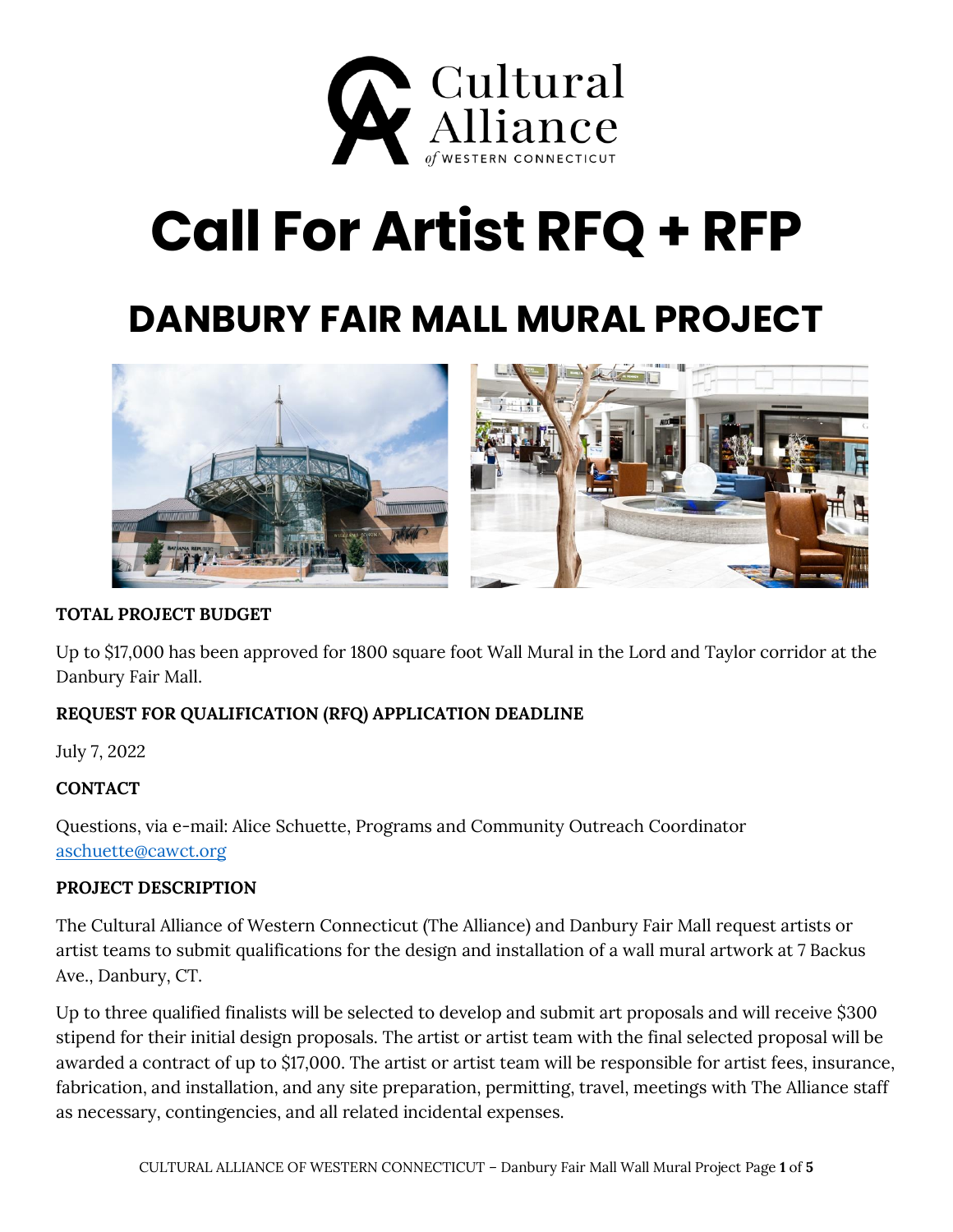#### **THEME**

#### **Sustainable Environment and Social Emergence** – *to inspire balance, hope, and connection.*

The Wall Mural's focus is on the environment and appeals to young families but may include ideas on social sustainability through its design, use of materials, color choices, 2D and 3D elements that is highly visible and to promote - **Instagram worthy** interaction. The color palette is modern, uplifting, and in sync with the current trends for sustainability color themes. This project will activate retailers for recycled materials to be used for the Mural.

#### **ELIGIBILITY**:

This project is open to applicants regardless of race, gender, gender identity, sexual orientation, religion, nationality, or disability. Teams of artists are welcome to apply. Artists who live or work in Western Connecticut, Putnam, Rochester, and Westchester counties in NY are strongly encouraged to apply. Incomplete, ineligible, or late submissions will be deemed ineligible and will not be considered.

| June 4, 2022                                  | Call to Artists (RFQ/RFP) issued                                    |
|-----------------------------------------------|---------------------------------------------------------------------|
| June 16, 2022, 3-4 pm                         | Optional Information session - not mandatory                        |
| July 7, 2022, 5:00 p.m.                       | Application Deadline for RFQ                                        |
| July 14, 2022                                 | Selection Panel evaluates RFQ responses, selects finalists          |
| July 22, 2022                                 | Finalists notified, invited to respond to RFP                       |
| July 27, 2022                                 | Due date for W-9 and finalists' signed agreements with The Alliance |
|                                               | to develop finalists' project proposals                             |
| August 3, 2022                                | Optional Pre-proposal onsite meeting, not mandatory                 |
| August 24, 5:00 p.m.                          | Deadline for submission of finalists' project proposals             |
| August 31, 2022                               | Selection Panel, presentations, evaluations, recommendation/DF      |
|                                               | approval                                                            |
| Early September 2022                          | Artists notified of decision                                        |
| Early/Mid-September 2022                      | Due Date for selected artist's signed agreement with The Alliance   |
| Late September/Oct 2022                       | Installation                                                        |
| *Schedule and timeline are subject to change. |                                                                     |

#### **ANTICIPATED PROJECT SCHEDULE: \***

#### **PROJECT LOCATION**

The location for the Mural is at Danbury Fair Mall, 7 Backus Avenue, Danbury CT to cover an 1800 square feet barricade in the Lord and Taylor corridor. *See attached floor plan*.

# **DESIRED OUTCOMES**

- The Wall Mural should activate the Lord and Taylor corridor and improve overall visual site line and aesthetics of the corridor with vibrancy
- Create opportunity for interaction and engagement
- Generate a positive experience at Danbury Fair Mall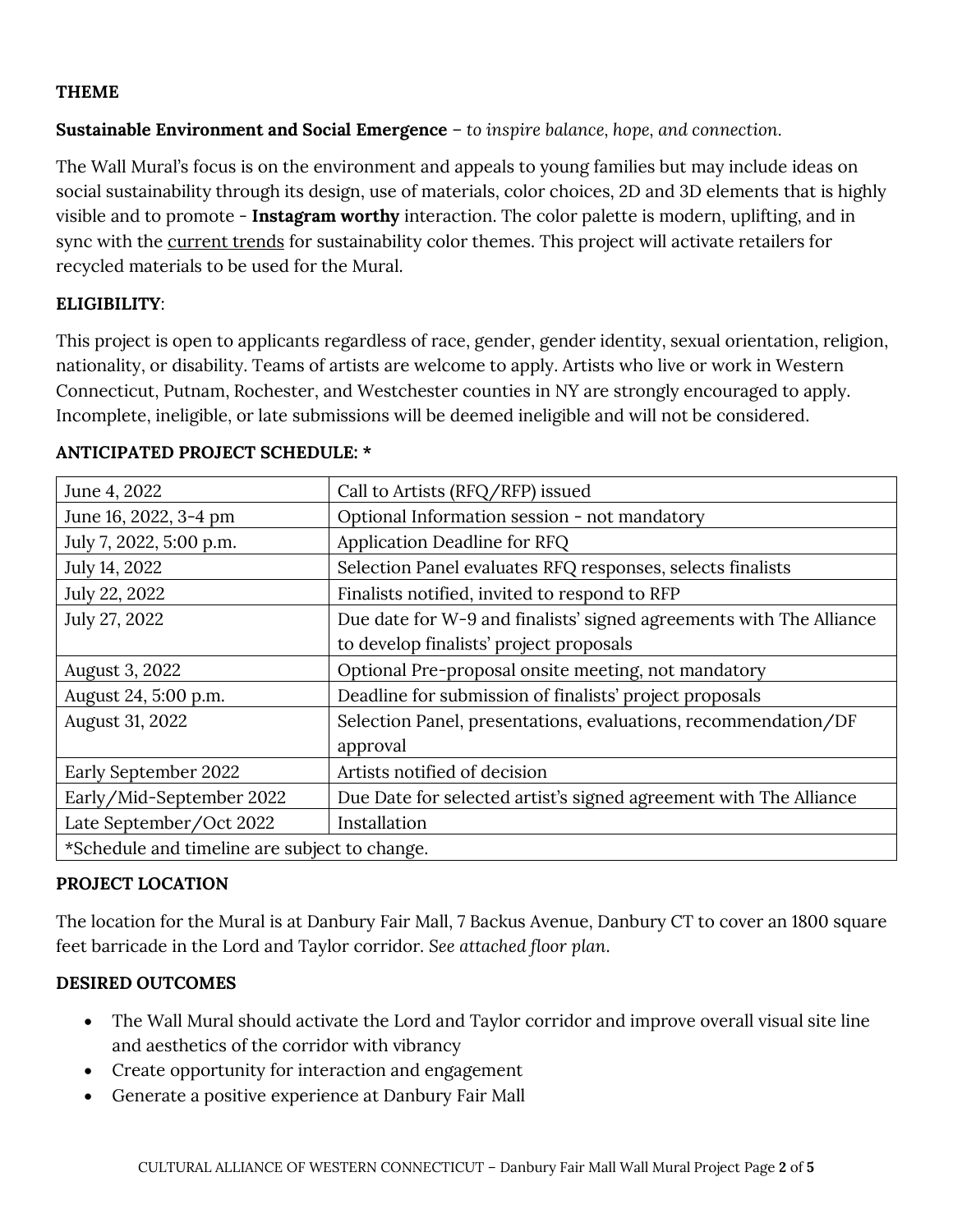The Wall Mural will create 2D and 3D elements, that amplifies Danbury Fair's values regarding *sustainability*. The desired artwork should function as a visible and memorable landmark for the property. The artwork must be safe and appropriate for the project site. The artwork must conform to all applicable policies, including building and sign codes.

# **APPLICATION INSTRUCTIONS:**

- 1. *Application for Request for Qualifications (RFQ)*. To be considered for this project, eligible artists or artist teams must submit the following materials, and materials must be received by The Alliance via email at [aschuette@cawct.org](mailto:aschuette@cawct.org) as *a single merged PDF file*, July 7, 2022, at 5:00pm.
	- a. A letter of interest, including: (*2-pages maximum*)
		- i. current contact information,
		- ii. reasons for interest in Wall Mural Project for Danbury Fair Mall
		- iii. a summary of the artist's or team's experience with similar projects;
	- b. List of 3 references with contact information;
	- c. Biography or resume **highlighting experience**: (*2-pages maximum*)
	- d. Up to 7 digital images (high resolution, no larger than 1 MB each), representative of the artist's past projects and artwork. Artworks should be formatted to fill a full page of the single merged PDF; and
	- e. Image list including titles, dimensions, media, dates, and budgets of past projects and artwork.

*Please note: Art teams shall submit qualifications under the name of one lead artist. In the cover letter, the lead artist must indicate that he/she plans to work as part of a team and must list the names of the artist(s) within his/her team. Art teams shall submit 7 images of previous artwork but no more than up to 7 images for each team member (if desired) to fill 2-3 full pages of the single merged PDF.*

- 2. *Application for Request for Proposals (RFP)*. **Open to selected finalists only**. The selected finalists will be invited to prepare proposals in response to this RFP. A stipend of \$300 for preparation of the proposal will be available to each finalist upon execution of a written agreement with The Alliance and submission of a completed W-9 form. To respond to the RFP, finalists must submit all of the following materials via email at [aschuette@cawct.org](mailto:aschuette@cawct.org) as **a single merge PDF file** by 5:00 p.m. on August 10, 2022:
	- a. One to two-page narrative describing the artwork and how it meets the project's desired outcomes;
	- b. Budget with line items for things such as: artist fees, materials, insurance, fabrication, installation, any site preparation, rentals, permitting, travel, contingencies, and all related incidental expenses;
	- c. Any drawings, mock-ups, or photographs of the proposed conceptual designs;
	- d. Details of materials to be used, dimensions, anticipated maintenance, and any other significant information;

Materials submitted will not be returned; do NOT submit original artwork. Submitted materials must be received via email, by 5:00 p.m., on specified deadlines. Responses not received, by specified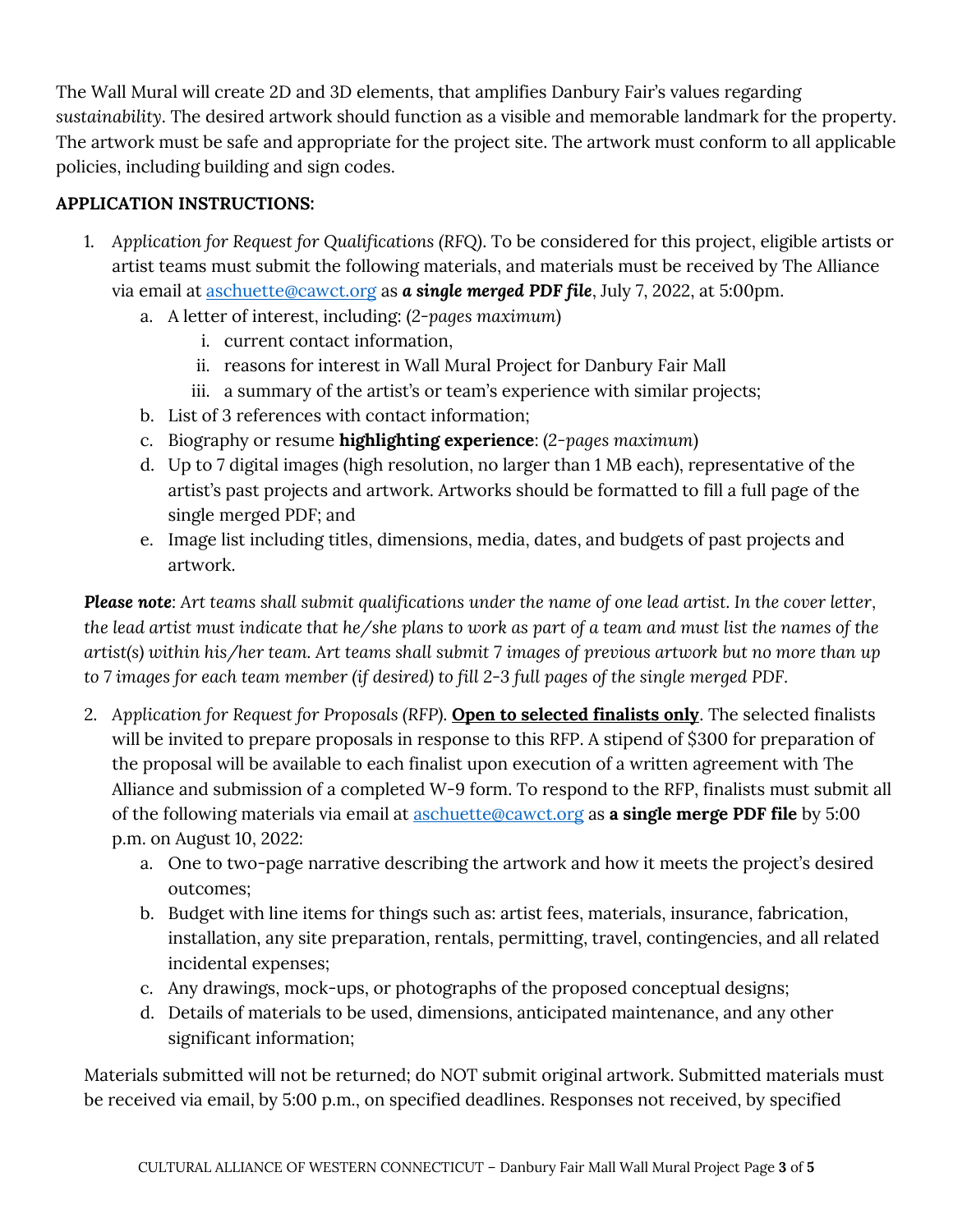deadlines will be considered late and will not be considered. Artists will receive all notifications by letter sent via email.

#### **SELECTION PANEL**

The selection panel may include project stakeholders representing the Danbury Fair Mall, The Alliance, and an art professional.

#### **SELECTION PROCESS**

RFQ Finalists selected. In July 2022, the Selection Panel will convene and evaluate all responses to the RFQ. Following evaluation, the Selection Panel may select up to three finalists, *or* may reopen the RFQ. Selection criteria will include:

- a. Adherence to the RFQ requirements (10 points)
- b. Artistic quality, craftsmanship, and level of professionalism of artwork represented in images (30 points)
- c. Appropriateness of experience/expertise with similar Mural project sites (30 points)
- d. Professionalism and artistic experience represented in resume or bio (30 points)

# *If* **selected as one of the finalists, the artist or team will be asked to submit a proposal.**

Evaluation of proposals. In August 2022, the Selection Panel will convene to conduct an evaluation of the finalists' proposals to the RFP. Finalists will present their proposals to the panel. Following this evaluation, the Selection Panel will make recommendations to select or improve projects, make recommendations for alterations to project for final evaluation, or may recommend that the RFQ or RFP be reopened. Evaluation criteria will include:

- e. Adherence to the RFP (5 points)
- f. Professionalism of work proposed (10 points)
- g. Timeline and cost (10 points)
- h. Appropriateness and safety of proposed artwork for project site (5 points)
- i. Artwork's ability to address the context of its site location and placement (20 points)
- j. Artwork's ability to address the context, theme, and intended outcomes; (20 points)
- k. Artwork's level of visibility, engagement, and memorable impact (10 points)
- l. Consistency with Danbury Fair Mall's values regarding sustainability (10 points)
- m. Presentation (10 points)